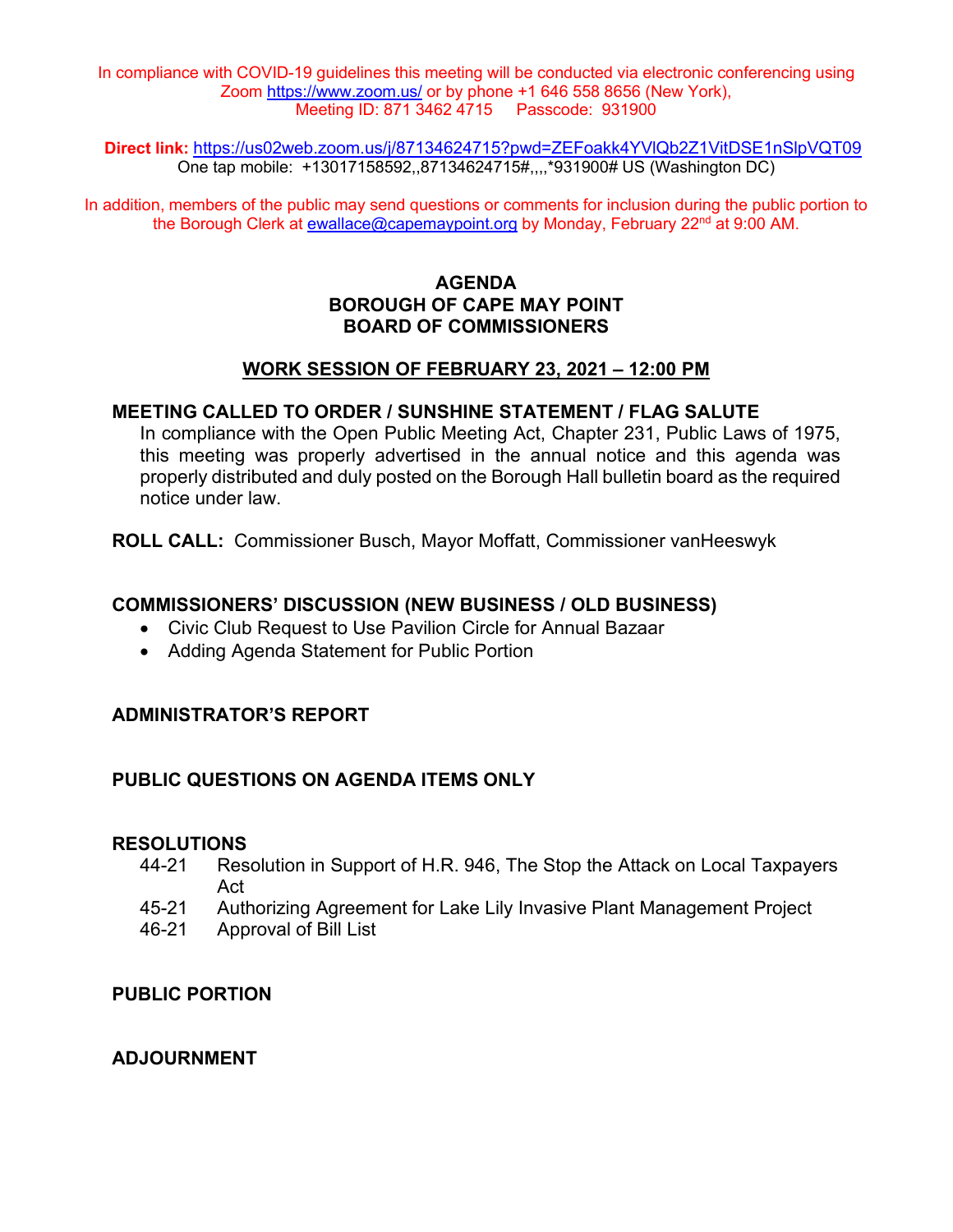#### **BOROUGH OF CAPE MAY POINT COUNTY OF CAPE MAY STATE OF NEW JERSEY**

#### **RESOLUTION 44-21**

## **RESOLUTION IN SUPPORT OF H.R. 946 THE STOP THE ATTACK ON LOCAL TAXPAYERS ACT**

**WHEREAS**, each provision of the Federal Tax Code, which is incredibly complex, was enacted for a reason. While some of those reasons may no longer serve the public's interest, others remain fair and effective tools that promote the general welfare; and

**WHEREAS**, the deduction for state and local taxes (SALT) has been a feature of the tax code for more than 100 years. In 1913, the first federal income tax form allowed taxpayers to deduct state and local taxes, one of only six deductions allowed at the time; and

**WHEREAS**, a federal tax reform law passed in 2017 capped the deductibility of state and local taxes at \$10,000 forcing double taxation for residents that pay in excess of that amount, as well as harm to states and communities that rely on tax payments that support public services which benefit all citizens, such as K-12 schools, law enforcement and public safety, transportation and infrastructure, and vital community and public health services; and

**WHEREAS**, New Jersey 9<sup>th</sup> District Congressman Bill Pascrell has introduced H.R. 946 the Stop the Attack on Local Taxpayers (SALT) Act, which eliminates the \$10,000 cap on property tax deduction and retroactively removes the cap; and

**WHEREAS**, taxpayers in all 50 states benefit from the SALT deduction that is claimed by taxpayers of all income levels; and

**WHEREAS**, the deduction is especially important for middle-income homeowners, as fifty percent of the deductions claimed by taxpayers making \$50,000 to \$100,000 are for property taxes; and

**WHEREAS**, the SALT deduction does not unfairly benefit taxpayers in high tax states. To the contrary, low tax states are generally more dependent on the federal government, receiving more in federal funding than they pay in federal taxes. According to one study, New Jersey, New York, and Illinois are among the states that receive less than \$1 from the federal government for every \$1 paid in federal taxes;

**NOW, THEREFORE, BE IT RESOLVED,** that the governing body of the Borough of Cape May Point supports the full tax deductibility outlined in H.R. 946 and urges all members of the New Jersey Congressional Delegation as well as all members of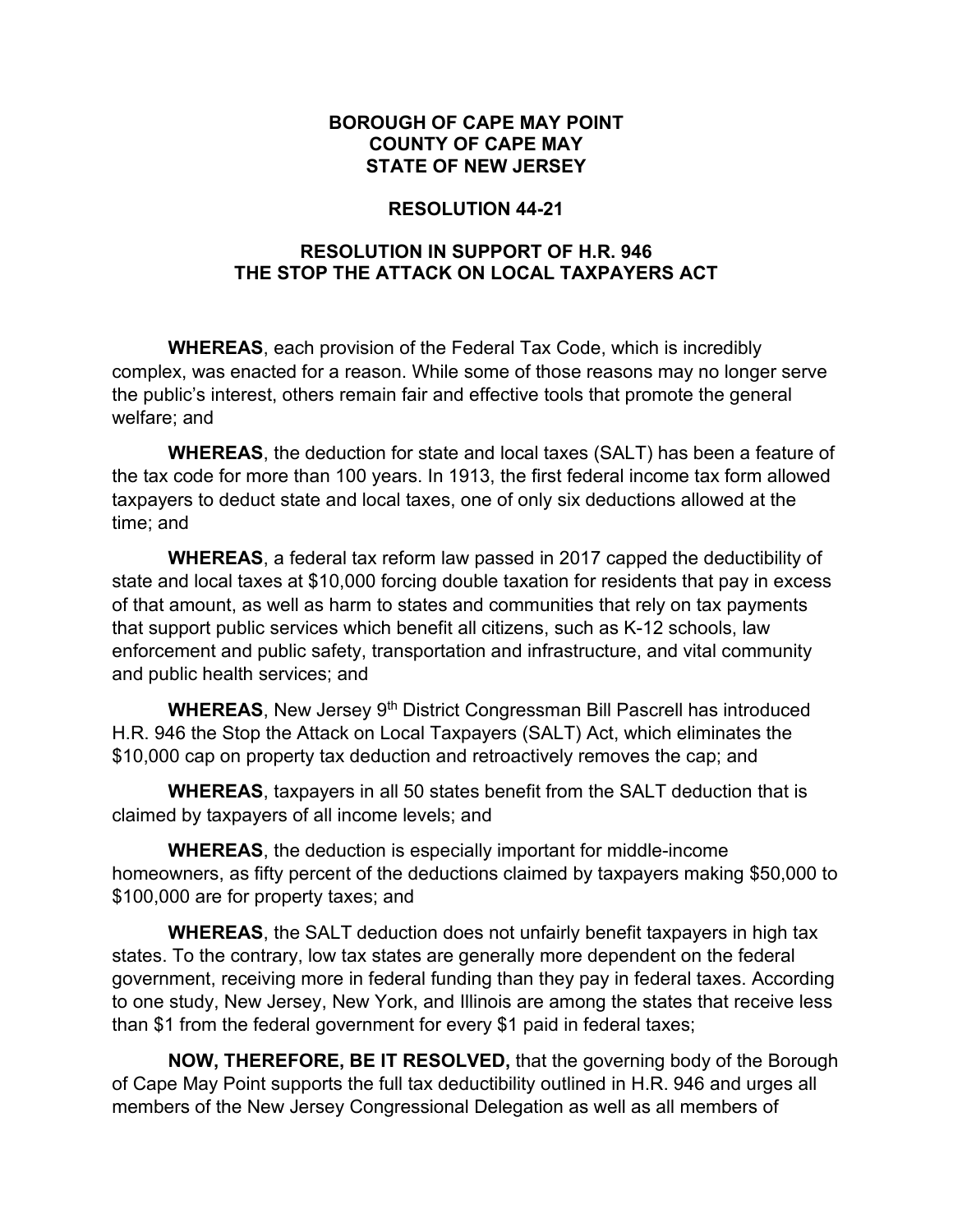congress to support the SALT Act, with voice and vote, to restore the fair and reasonable SALT deductibility provision from the Federal Tax Code; and,

**BE IT FURTHER RESOLVED** that copies of this resolution be forwarded to Congressman Van Drew, Senators Booker and Menendez, President Joe Biden and the New Jersey State League of Municipalities.

|            | <b>MOTION</b> | SECOND | <b>YES</b> | NO I | ABSTAIN I | ABSENT |
|------------|---------------|--------|------------|------|-----------|--------|
| Busch      |               |        |            |      |           |        |
| Moffatt    |               |        |            |      |           |        |
| vanHeeswyk |               |        |            |      |           |        |

I hereby certify that the foregoing is a true copy of a Resolution duly passed and adopted by a majority of full membership of the Board of Commissioners of the Borough of Cape May Point, County of Cape May, New Jersey, at a meeting held on February 23, 2021.

> \_\_\_\_\_\_\_\_\_\_\_\_\_\_\_\_\_\_\_\_\_\_\_\_\_\_\_\_\_\_\_\_ **Municipal Clerk**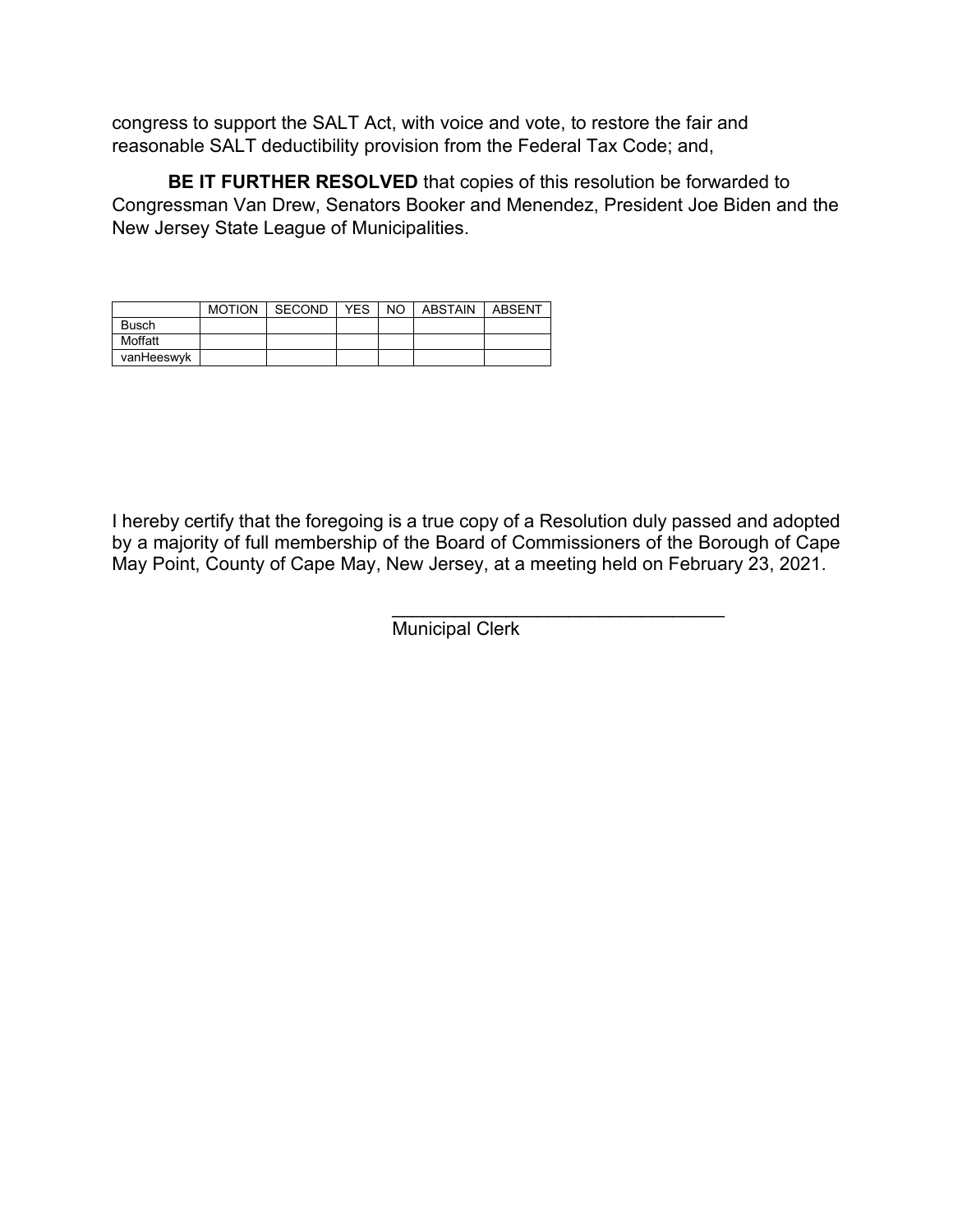#### **BOROUGH OF CAPE MAY POINT COUNTY OF CAPE MAY STATE OF NEW JERSEY**

# **RESOLUTION NO. 45-21**

### **AUTHORIZING AGREEMENT FOR LAKE LILY INVASIVE PLANT MANAGEMENT PROJECT**

**WHEREAS** pursuant to resolution 114-18, the Borough entered into a contract with the United States Department of Interior, Fish & Wildlife Service, (hereinafter "the Service") as well as the New Jersey Audubon Society (hereinafter "NJAS") and the Friends of Lake Lilly (hereinafter "FLL") to effectuate the removal of invasive plant species and the improvement of the wildlife habitat along the riparian area of Lake Lilly; and

**WHEREAS**, the Borough would like to continue with an agreement with NJAS and FLL to restore habitat through invasive plant management, native plant regeneration, and community engagement at Lake Lily which, among other things, will benefit migratory birds and otherwise promote the environment; and

**WHEREAS**, the Board of Commissioners finds that the aforesaid improvements to Lake Lilly would be beneficial to the quality of life within the Borough as well as to the environment.

**NOW THEREFORE BE IT RESOLVED** by the Board of Commissioners of the Borough of Cape May Point that the Mayor is hereby authorized to sign the aforesaid Agreement for Lake Lily Invasive Plant Management Project for a term of three (3) years.

|              | <b>MOTION</b> | SECOND | <b>YES</b> | NO. | ABSTAIN | <b>ABSENT</b> |
|--------------|---------------|--------|------------|-----|---------|---------------|
| <b>Busch</b> |               |        |            |     |         |               |
| Moffatt      |               |        |            |     |         |               |
| vanHeeswyk   |               |        |            |     |         |               |

#### **Certification**

I hereby certify that the foregoing is a true copy of a Resolution duly passed and adopted by a majority of full membership of the Board of Commissioners of the Borough of Cape May Point, County of Cape May, New Jersey, at a meeting held on February 23, 2021.

Municipal Clerk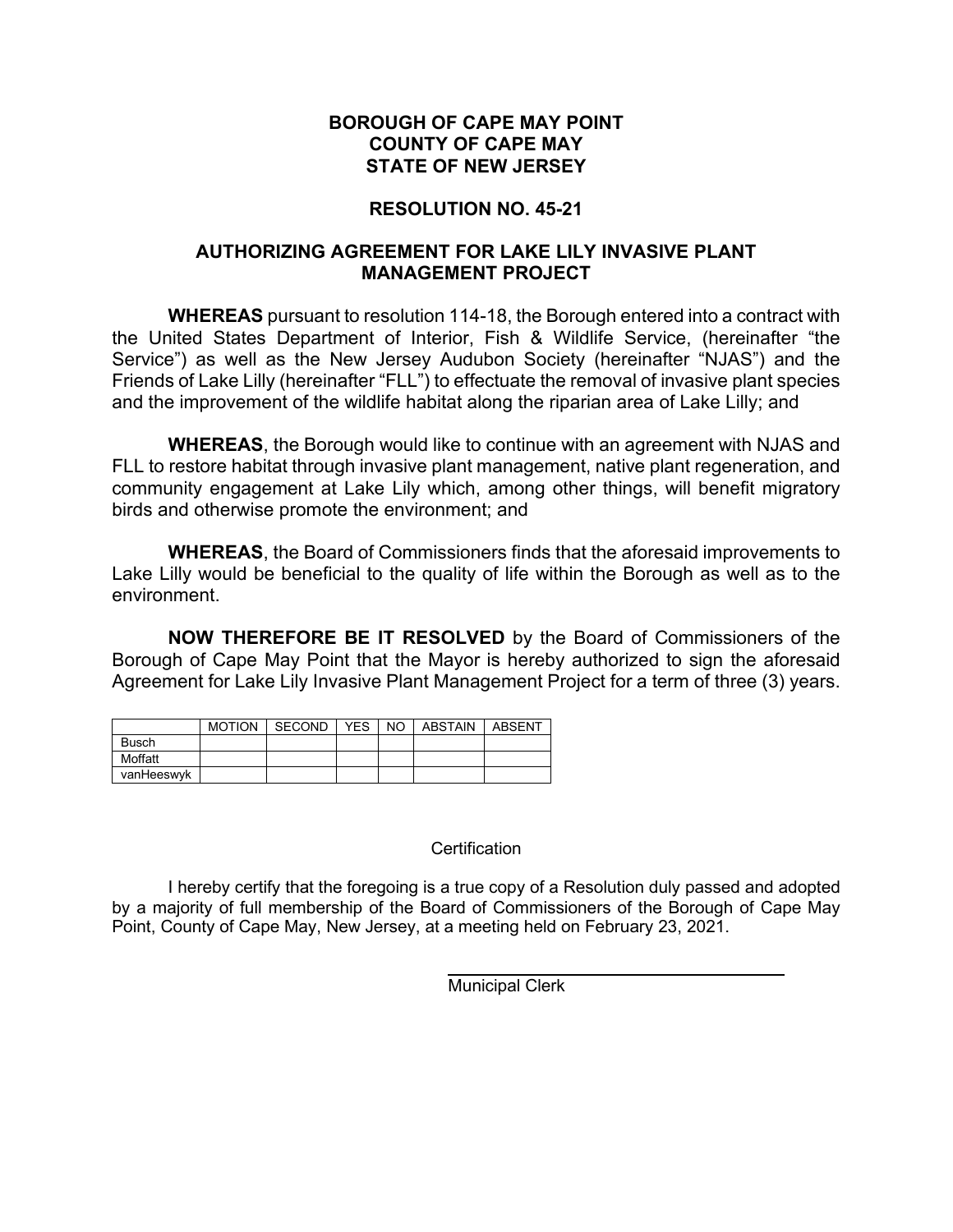#### **BOROUGH OF CAPE MAY POINT COUNTY OF CAPE MAY STATE OF NEW JERSEY**

### **RESOLUTION 46-21**

### **APPROVAL OF BILL LIST**

**WHEREAS**, the Borough of Cape May Point has received certain claims against it by way of voucher, which have been duly reviewed by the Board of Commissioners.

**NOW THEREFORE BE IT RESOLVED**, by the Board of Commissioners of the Borough of Cape May Point, County of Cape May, State of New Jersey that the attached claims are hereby approved for payment in the total amount of \$24,174.42.

|              | <b>MOTION</b> | SECOND | <b>YES</b> | NO. | ABSTAIN | ABSENT |
|--------------|---------------|--------|------------|-----|---------|--------|
| <b>Busch</b> |               |        |            |     |         |        |
| Moffatt      |               |        |            |     |         |        |
| vanHeeswyk   |               |        |            |     |         |        |

I hereby certify that the foregoing is a true copy of a Resolution duly passed and adopted by a majority of full membership of the Board of Commissioners of the Borough of Cape May Point, County of Cape May, New Jersey, at a meeting held on February 23, 2021.

Municipal Clerk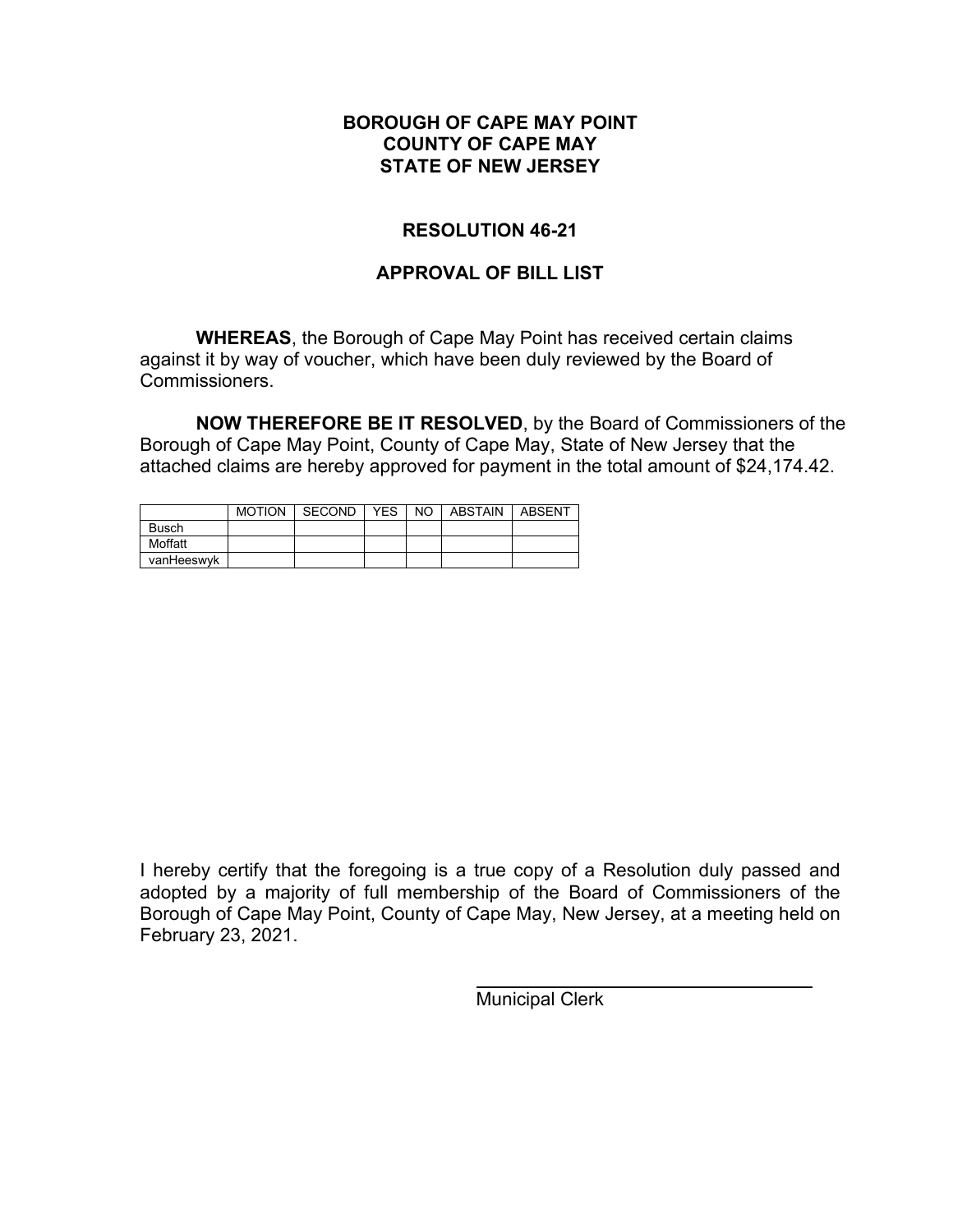$\sim$   $\pm$ February 21, 2021<br>12:59 PM

 $\mathcal{L}$ 

# BOROUGH OF CAPE MAY POINT<br>Check Register By Check Id

| Page No: | 1 |
|----------|---|
|          |   |

|                                                                                       | Report Type: All Checks                        |                                                        | Range of Checking Accts: OTHER to OTHER Range of Check Ids: 15964 to 15974<br>Report Format: Condensed Check Type: Computer: Y Manual: Y Dir Deposit: Y |             |  |
|---------------------------------------------------------------------------------------|------------------------------------------------|--------------------------------------------------------|---------------------------------------------------------------------------------------------------------------------------------------------------------|-------------|--|
| Check # Check Date Vendor<br>PO #<br>Description                                      |                                                | Amount Paid                                            | Reconciled/Void Ref Num<br>Contract                                                                                                                     |             |  |
| 15964 02/23/21 ATL01<br>21-00089 ELECTRIC BILLS                                       | ATLANTIC CITY ELECTRIC                         | 1,600.23                                               | 1837                                                                                                                                                    |             |  |
| 15965 02/23/21 BARO2 BARBER CONSULTING SERVICES LLC<br>21-00084 WIRELESS ACCESS POINT |                                                | 199.99                                                 | 1837                                                                                                                                                    |             |  |
| 15966 02/23/21 CAP31<br>21-00091 STUMPS/TREE PARTS                                    | CAPE MINING & RECYCLING LLC                    | 20.00                                                  | 1837                                                                                                                                                    |             |  |
| 15967 02/23/21 CIT03<br>21-00082 JANUARY WATER                                        | CITY OF CAPE MAY                               | 5,446.08                                               | 1837                                                                                                                                                    |             |  |
| 15968 02/23/21 FPM01<br>21-00090 POSTAGE MACHINE                                      | FP MAILING SOLUTIONS                           | 126.00                                                 | 1837                                                                                                                                                    |             |  |
| 15969 02/23/21 GARDE005 GARDEN STATE LABORATORIES, INC<br>21-00087 WATER TESTING      |                                                | 240.00                                                 | 1837                                                                                                                                                    | $\mathbf g$ |  |
| 15970 02/23/21 ONE02<br>21-00083 MARK OUTS                                            | ONE CALL CONCEPTS                              | 21.45                                                  | 1837                                                                                                                                                    |             |  |
| 15971 02/23/21 RIO01 RIO SUPPLY, INC<br>21-00079 REGISTER 5/8 METER                   |                                                | 3,840.00                                               | 1837                                                                                                                                                    |             |  |
| 15972 02/23/21 SOU06<br>21-00092 GAS BILLS                                            | SOUTH JERSEY GAS                               | 984.02                                                 | 1837                                                                                                                                                    |             |  |
| 15973 02/23/21 USBAN005 US BANK EQUIPMENT FINANCE<br>21-00086 COPIER                  |                                                | 155.00                                                 | 1837                                                                                                                                                    |             |  |
| 15974 02/23/21 VANO1 VAN NOTE-HARVEY ASSOCIATES<br>21-00081 ENGINEERING               |                                                | 11,541.65                                              | 1837                                                                                                                                                    |             |  |
| Report Totals<br>Checks:<br>Direct Deposit:                                           | $rac{\text{Pad}}{11}$<br><u>Void</u><br>Total: | Amount Paid<br>24, 174. 42<br>$\frac{0.00}{24,174.42}$ | Amount Void<br>0.00<br>$\frac{0.00}{0.00}$                                                                                                              |             |  |